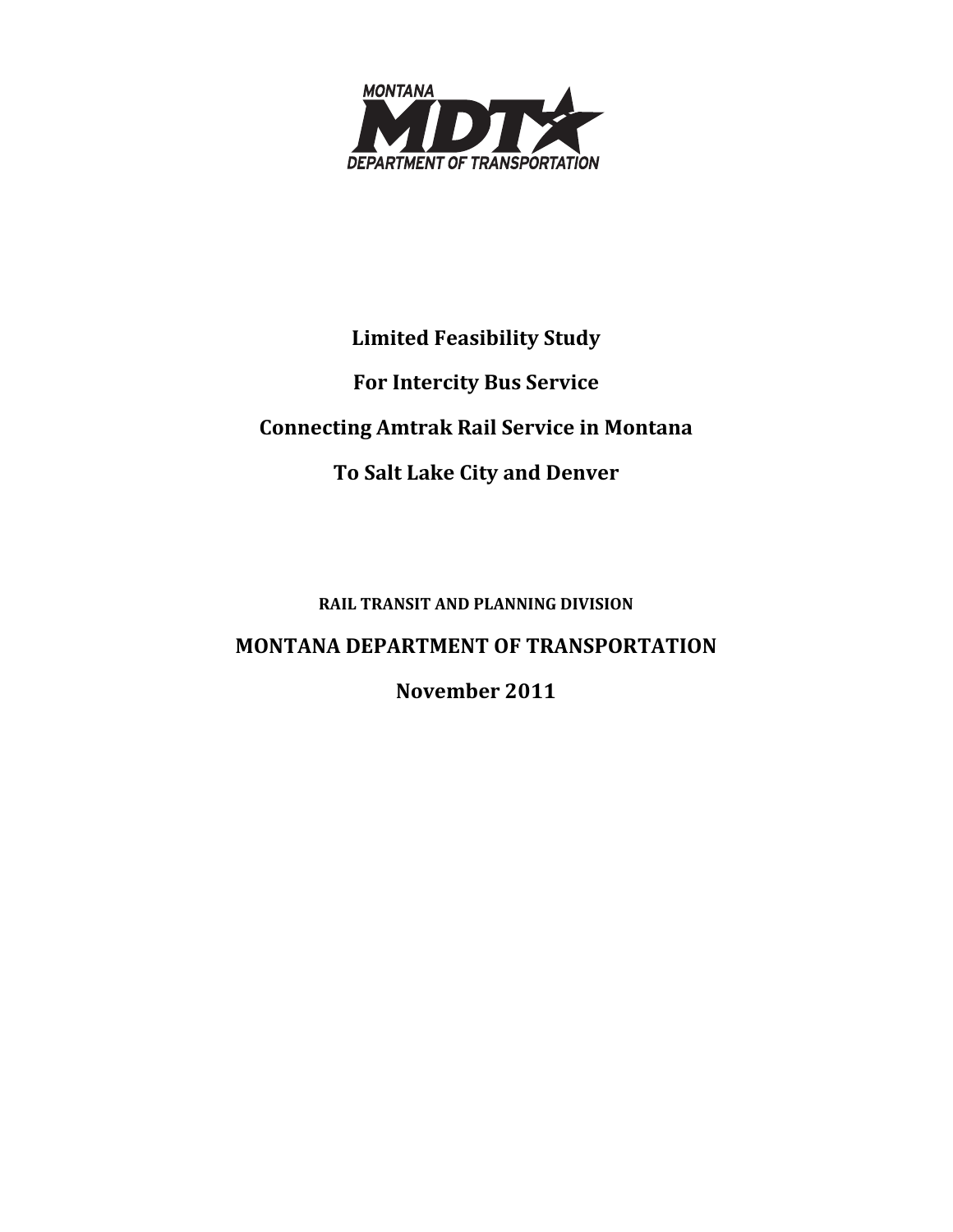# **CONTENTS**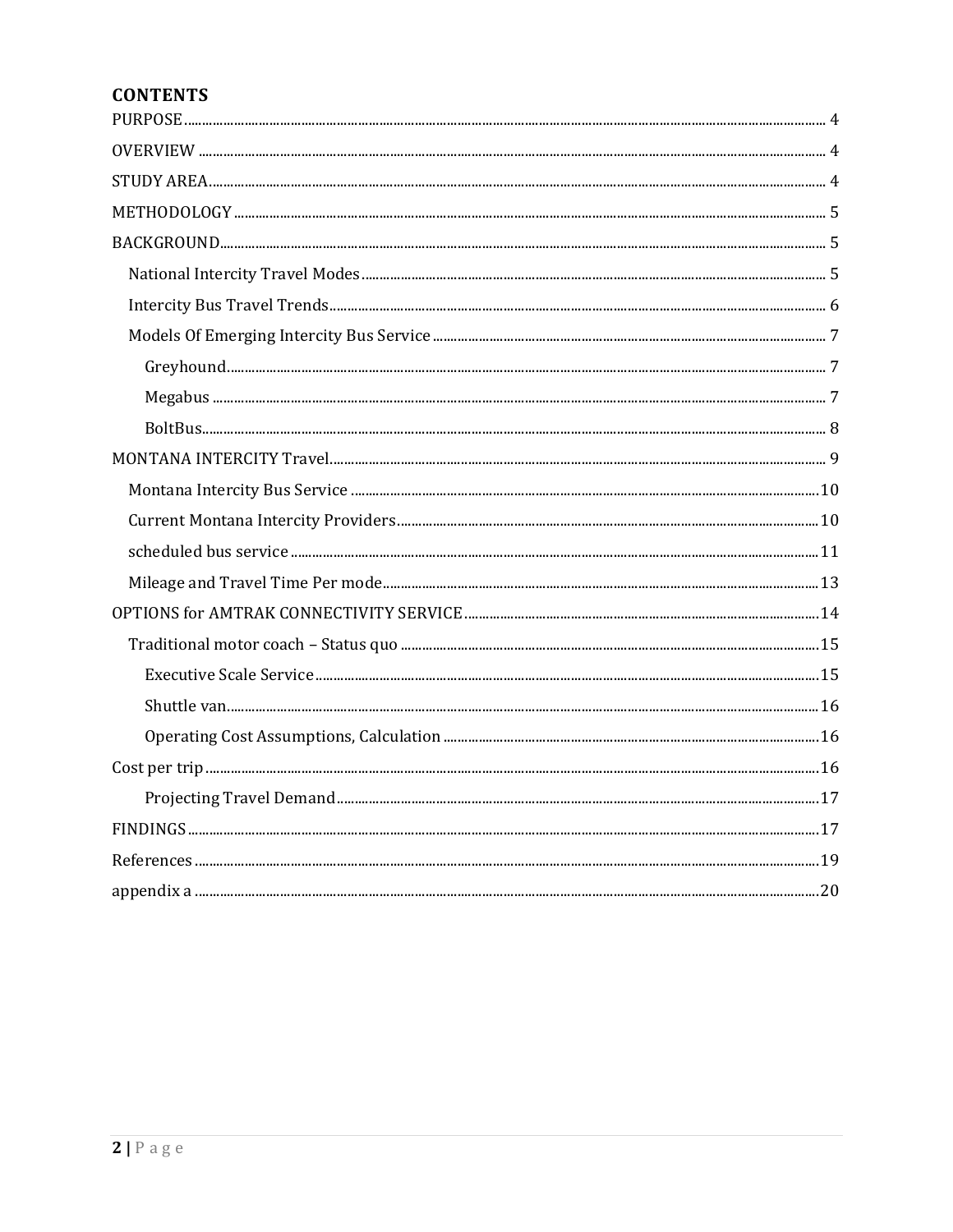# **Table of Figures**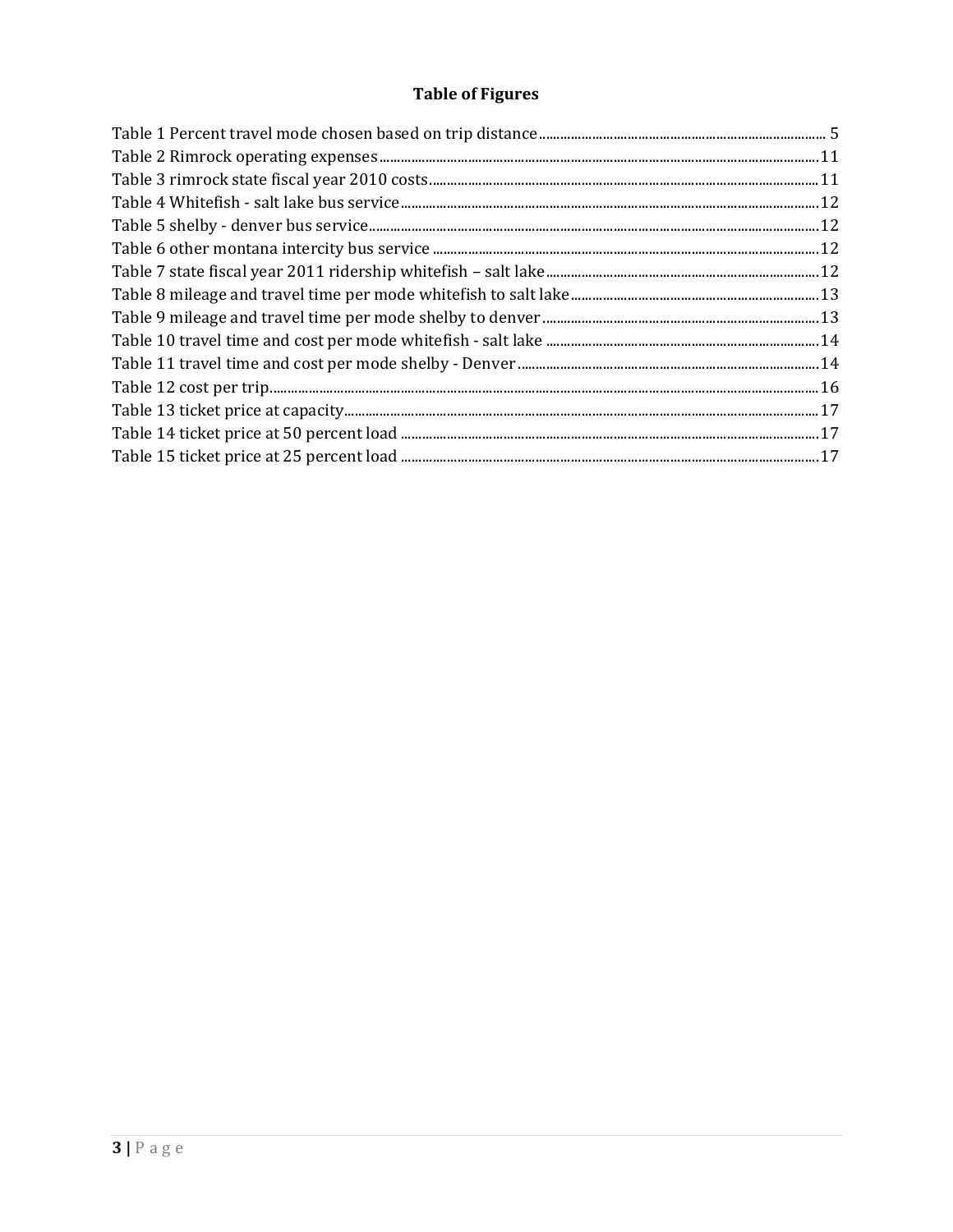# **Limited Feasibility Study For Intercity Bus Service Connecting Amtrak Rail Service in Montana To Salt Lake City and Denver**

## **PURPOSE**

The purpose of this limited feasibility study is to assess the economic viability and potential demand for connecting bus service with Amtrak passenger rail routes. The study examines the feasibility of bus routes that connect Empire Builder passenger service in Montana with Amtrak service in Salt Lake City, Utah and Denver, Colo. via bus. Three modes of bus service have been selected to demonstrate cost points for selection by the consumer.

## **OVERVIEW**

Travelling within Montana, choices vary but are limited. While private vehicles are the predominate mode of travel, intrastate public transportation between Montana cities is available via air service and existing intercity bus service. Amtrak operates passenger train routes between Chicago and Seattle or Portland, to include the Empire Builder which currently serves passengers along Montana's northern border.

Montana accommodates interstate travel via auto, air, rail, and bus. Air service exists from major airlines to-from transportation hubs outside of Montana including Seattle, Salt Lake City, Minneapolis, and Denver.

Pertinent to our study corridors, existing interstate bus service does connect from Whitefish and Shelby to Salt Lake City and Denver. Ridership on these routes mirrors the declining national trend of traditional intercity bus service whereby selection of public transit is declining in communities of all population sizes, but has seen an accelerated loss of interest among rural communities of all sizes. (National Household Survey, 2009)

## **STUDY AREA**

The primary focus area of this study is connecting northern Montana cities via intercity bus service to-from the Amtrak Empire Builder in Montana along highways that connect Montana to Salt Lake City and Denver. While literally hundreds of origins-and-destinations can be studied for feasible commercial operation, for the purposes of this study the route from Whitefish through Butte to Salt Lake City, and the route from Shelby through Butte and Billings to Denver were examined.

Butte was selected as the intersection of the study routes because it is coincident with two interstates (I-15 and I-90) and would allow passengers to transfer from one route to the other. See Appendix A for route map.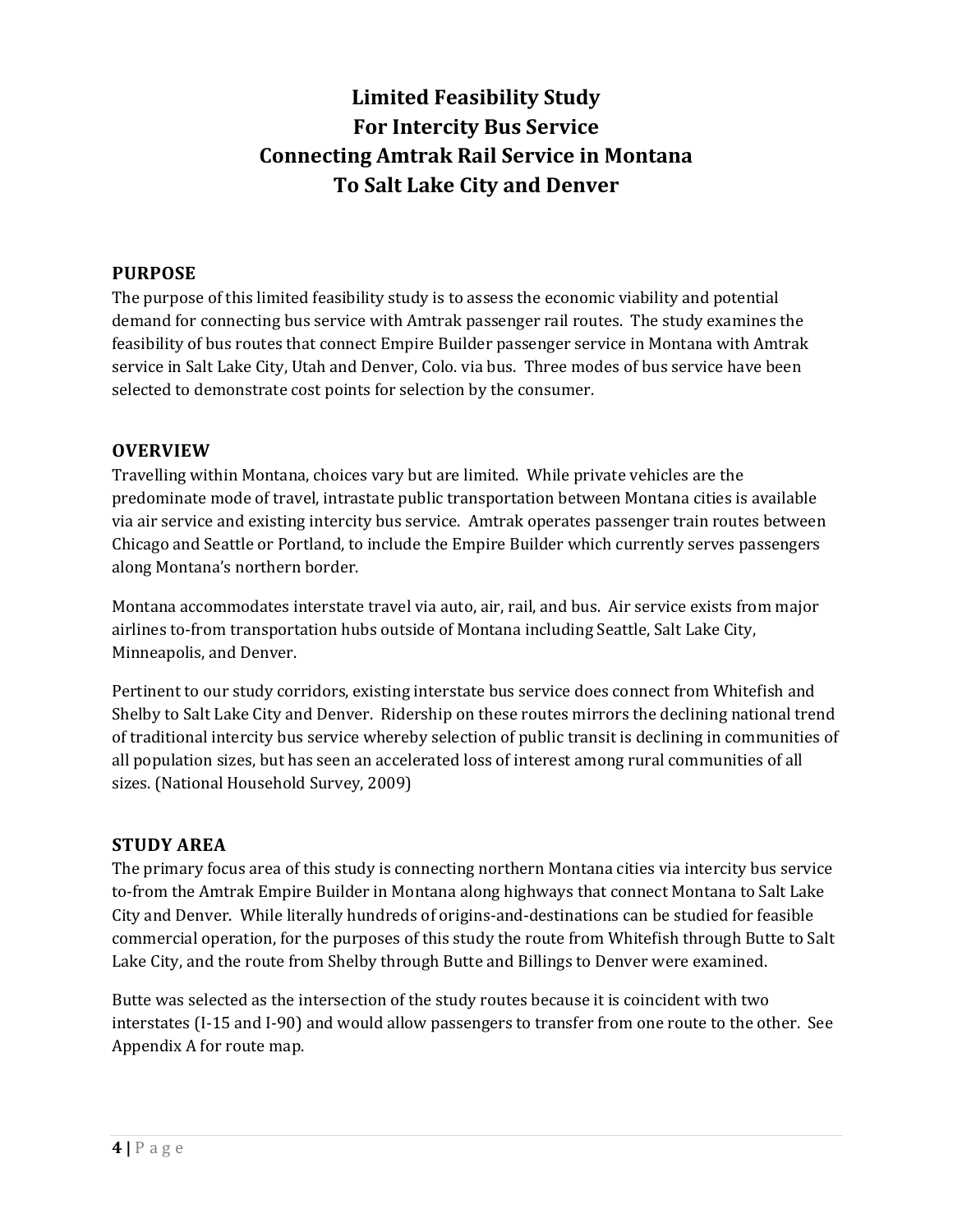## **METHODOLOGY**

The scope of this study is limited to the review of existing literature and studies, along with analyzing existing reports and information from service providers who report to the MDT under 5311(f) grant requirements. Review focused on three areas: national trends in intercity bus service, existing intercity bus service in Montana, and the cost assessment of operating routes at three levels of service (motor coach, executive coach, and shuttle).

Not considered in this study are feeder routes (or city pair) that would connect smaller Montana communities to the main corridors of travel from Whitefish and Shelby to Salt Lake City and Denver. In the absence of this mainline service, city pairs connecting to these corridors are inconsequential. 

## **BACKGROUND**

## **NATIONAL INTERCITY TRAVEL MODES**

Trip distance and travel time are pivotal considerations for mode selection. As these factors increase, travelers turn to modes that offer economies of scale (air) or greater traveler freedom (auto), and they are willing to spend more for these perceived luxuries. In this section, travel mode selection by distance is discussed.

For several decades, personal highway vehicle travel has been the primary travel mode of choice. (Bureau of Transportation Statistics (b) 2009) However, the likelihood of air travel increases with trip distance. Though personal vehicle travel continues to make up 90 percent of leisure trips and 80 percent of business trips, air travel takes over as the most popular mode of choice in trips over 500 miles. Air travel makes up 74 percent of trips in the 500-749 mile range, and 90 percent of trips over 1500 miles. (Bureau of Transportation Statistics (b), 2009)

|  | TABLE 1 PERCENT TRAVEL MODE CHOSEN BASED ON TRIP DISTANCE |
|--|-----------------------------------------------------------|
|--|-----------------------------------------------------------|

| Trip Distance: Percent Selection by Mode |      |        |        |         |  |
|------------------------------------------|------|--------|--------|---------|--|
|                                          |      | 250 mi | 500 mi | 1000 mi |  |
|                                          | Auto | 88%    | 41%    | 2%      |  |
|                                          | Air  | 9%     | 56%    | 98%     |  |
| Travel Mode                              | Rail | 0.32%  | 0.14%  | $\ast$  |  |
|                                          | Bus  | 3%     | 2%     | $\ast$  |  |

As seen in Table 1, auto dominates leisure travel at an average intercity trip length of 244 miles at 88 percent of mode share, while air captures nine percent, bus captures three percent and rail captures 0.32 percent of leisure mode share. At 500 miles, air captures 56 percent of mode share, auto captures 41 percent, bus captures 2 percent, and rail captures 0.14 percent. At a trip length of 1,000 miles, captures 98 percent of leisure mode share. (National Household Travel Survey, 2009)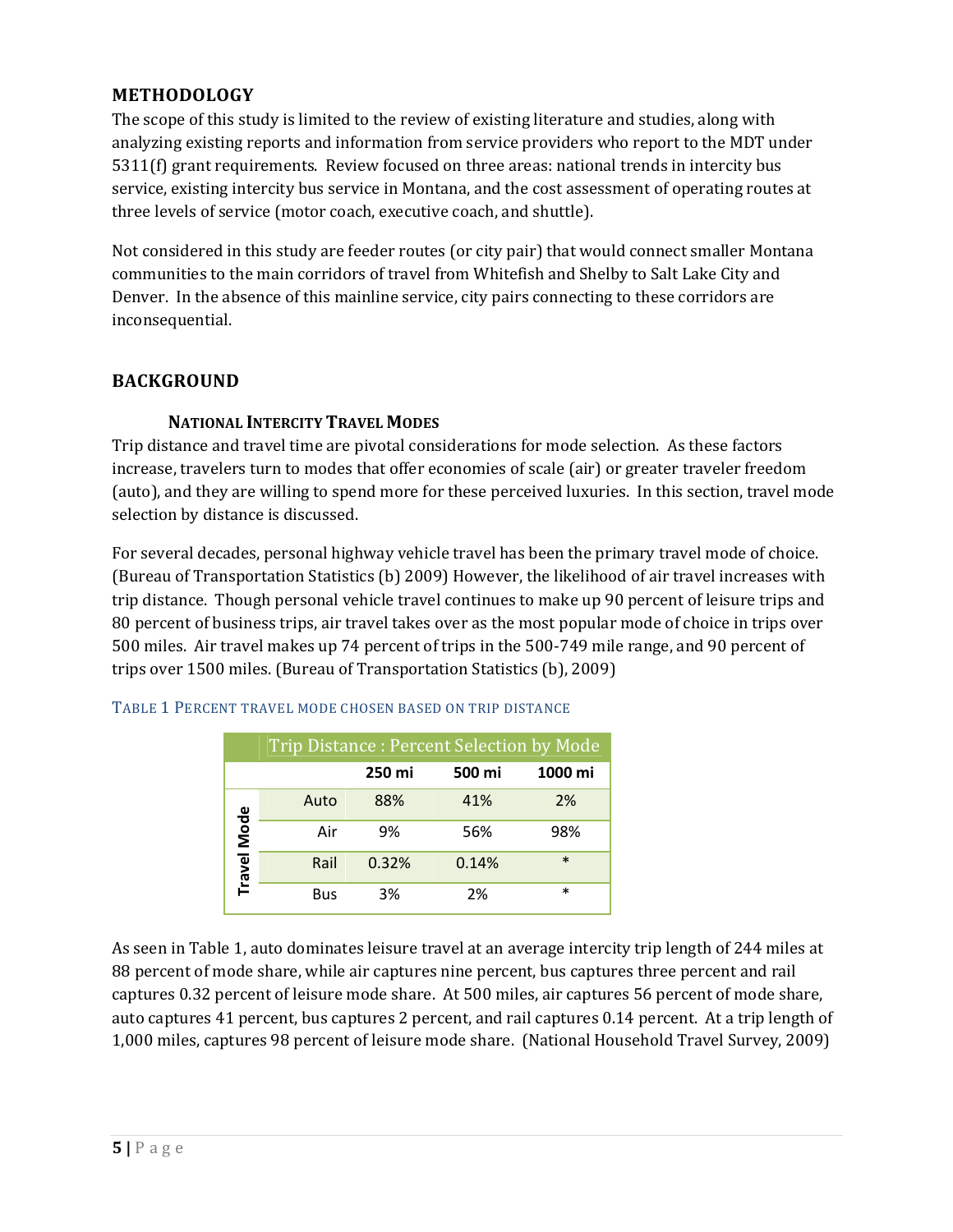Across all income levels, driving is the primary mode for travel. Households with incomes greater than \$75,000 drive fewer miles. Households with incomes below \$25,000 take more trips by bus. (Bureau of Transportation Statistics, 2009)

Business travelers place a higher value on time, leading them to choose air more frequently than leisure travelers. Scheduled domestic enplanements totaled more than 618 million in 2009. (Bureau of Transportation Statistics, 2009) and of all public transportation modes, 85 percent of passengers use air travel for business purposes, 43 percent use air travel for personal business, and 69 percent use air travel for leisure purposes. (Bureau of Transportation Statistics, (b) 2009) Despite the economic downturn, rising fuel prices and other concerns, the FAA projects that commercial airlines will fly 1 billion passengers per year by 2023. This is a 40 percent increase over 2009. (FAA, 2011)

The School of Public and Environmental Affairs at Indiana University conducted a study to explore the future of intercity passenger transportation in the United States. The report forecasts the share of travel that will be completed in 2060 by four modes of transportation – air, auto, bus, and rail. (The Future of Intercity Passenger Travel, 2011) and predicts mode share in 2060 to remain similar to that in 2009.

The study model projected a mode share shift from air to auto for 500 mile trips from 45 percent auto to 75 percent auto. Large relative increases in fuel efficiency for automobile relative to air account for this shift. The model forecasts only small shifts in mode share at short (less than 250 miles) and long (greater than 1,000 miles) distances with auto continuing to dominate at short distances and air continuing to dominate at long distances.

# **INTERCITY BUS TRAVEL TRENDS**

Since the 1960s, intercity bus service and ridership have been declining as travel by personal vehicle and commercial airline has grown. From 1980 through 2002 scheduled intercity bus service declined 4 percent annually. From 2002 to 2006 the decline was 10 percent annually. (Schwieterman, 2008)

However, this ridership trend turned around starting in 2006 attributed mainly to the emergence of curbside intercity bus service and its analogous benefits. (Higgins, Warner, Morgan, & Dunham, 2011) Curbside intercity bus service is generally non-stop thereby decreasing traditional bus travel time. Providers offer low prices and amenities; roomier seating, power outlets, and wireless internet service attract riders. Providers seek to reduce operating costs by selling tickets online (eliminating cost of on-site ticket agents), and they generally do not own terminals (eliminating costs associated with facilities).

Because of these factors, intercity bus has been the fastest-growing mode of intercity travel from 2007 through 2010. (Schwieterman, 2010) Demonstrative statistics show that scheduled intercity bus service in the United States increased by 8 percent in 2006 - 2007 and by nearly 10 percent from 2007 to 2008. Curbside changes from traditional intercity bus service are attracting new riders, including professionals, leisure travelers, and inducing travel.

Previous trends in ridership demographics over the last several decades seem consistent. Regularroute intercity bus riders are likely to be between 12 and 24 years old or over 60 years old and are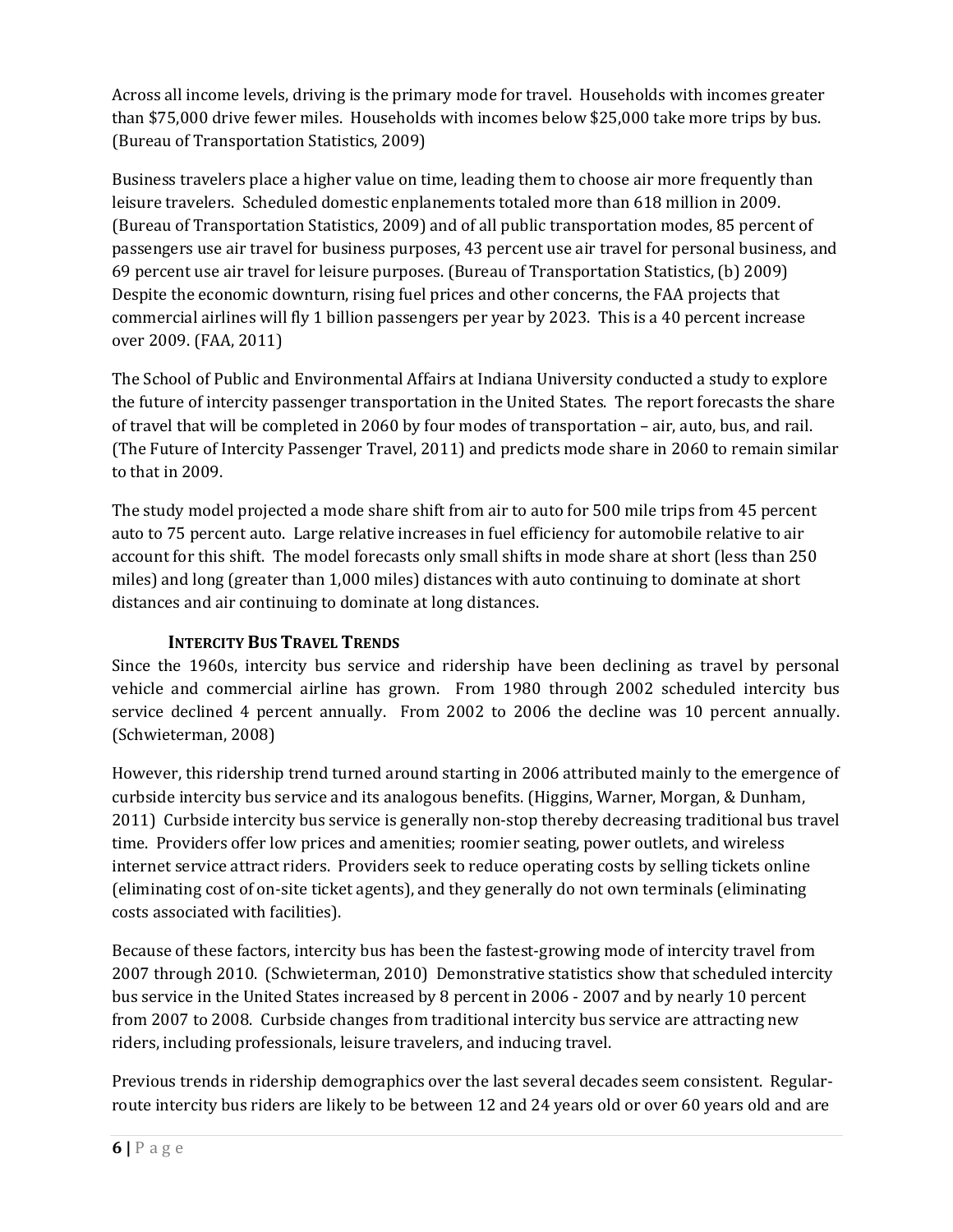likely to have lower household incomes. College students, recent immigrants, military personnel, and recently released prisoners are among the largest intercity bus markets; people with the means to choose other modes of intercity travel generally do not ride a bus. (Higgins, Warner, Morgan, & Dunham, 2011)

The emerging curbside providers are attracting a new traveler demographic. For example, 60 to 70 percent of Megabus business is large "destination" cities with heavy tourism and leisure focus. Fifty percent of riders are college students and young professionals between 18 and 30 years old, with the majority of trips being for leisure rather than business. The second-highest demographic is women between 30 and 55 years old traveling into cities on weekends, and the third-highest is senior citizens looking for low-price leisure trips on weekdays. (Higgins, Warner, Morgan, & Dunham, 2011)

Selection of leisure bus service across demographics is primarily to and from origins and destinations with well-established intracity transit services connecting to hotels, restaurants, shopping and other attractions. Rural communities rarely have this combination of travel service and amenities.

## **MODELS OF EMERGING INTERCITY BUS SERVICE**

The success of the curbside bus industry is influencing the more traditional intercity carriers, such as Greyhound, prompting vehicle upgrades and streamlining routes for quicker, more upscale service. Growth in intercity bus travel is mainly due to express intercity bus services like Megabus and BoltBus, discussed in detail below. The following excerpt of services is from *Examining Long*-*Distance Express Buses as an Extension of and Feeder to Passenger Rail Systems*. 

#### *GREYHOUND*

*Greyhound has taken cues from the passenger rail and airline industries to better serve an evolving travel market. Most tickets for Greyhound buses are purchased by passengers from local ticket agents at the point of departure. However, online sales now account for 30 percent of all ticket sales, and Greyhound's website is becoming an increasingly important marketing tool. In addition, the company is testing on*‐*site ticketing kiosks at some of its stops. The recent fleet upgrades, the shift to urban*‐*to*‐ *urban limited*‐*stop routes, and new intermodal terminals are helping to fuel an increase in Greyhound's ridership after years of decline. The increased difficulty and inconvenience of air travel is also contributing to a mode shift for intercity travel.*

## *MEGABUS*

*Megabus is an express bus service owned by Coach USA and founded in 2006. Its service is modeled on the curbside Chinatown buses, but is designed to appeal to a wider demographic with more comfortable vehicles, onboard amenities, and online ticketing.* 

*The company's 120 vehicles are 80*‐*passenger double*‐*decker buses with reclining seats, seatbelts, power outlets, and Wi*‐*Fi. Megabus runs express line*‐*haul service from hubs in New York City, Philadelphia, Chicago, Toronto, and Washington, D.C., to over*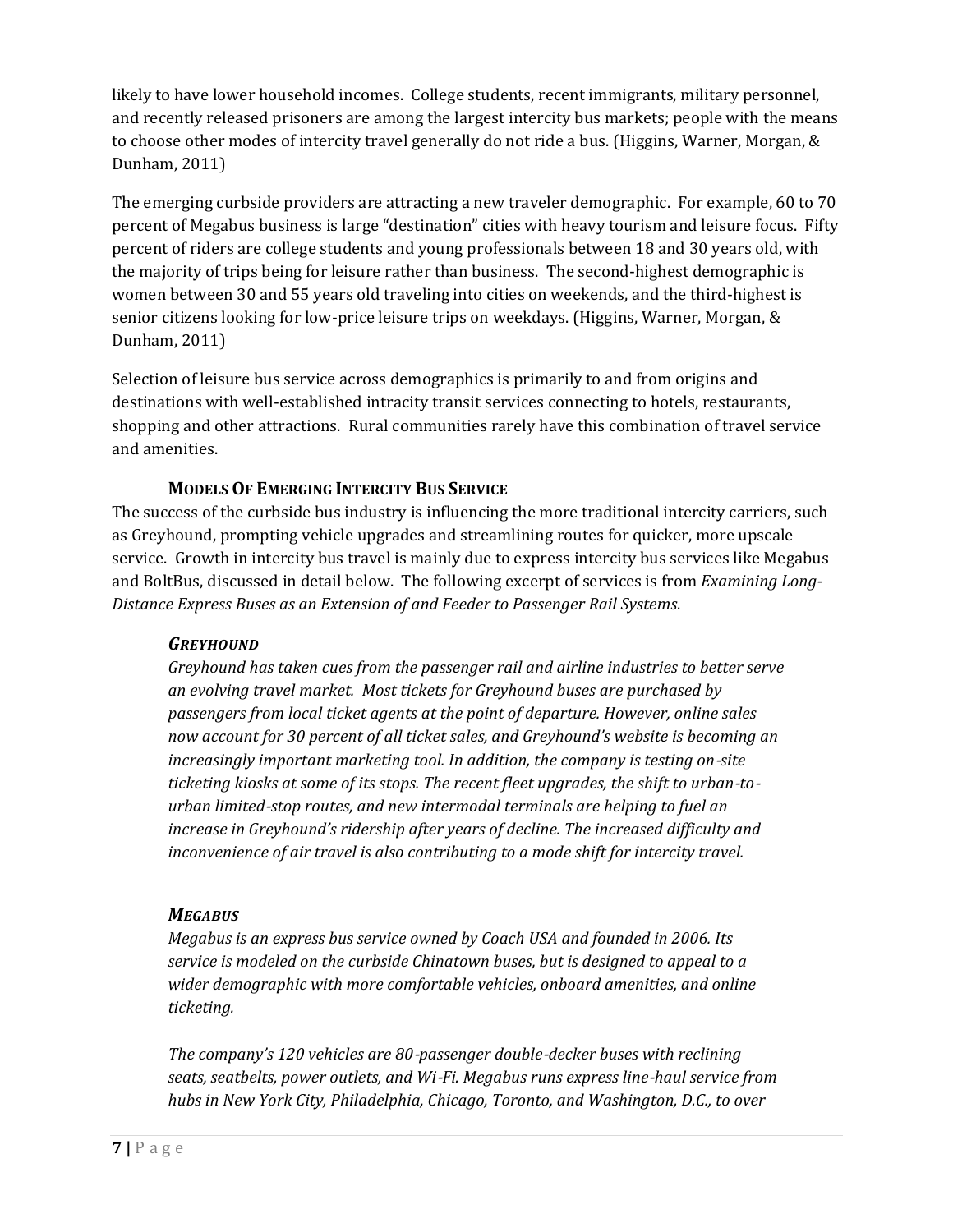*40 cities. Routes range in length from two to eight hours. The most popular routes tend to be between four and eight hours long, including New York to Boston, New York to Washington, D.C., Chicago to Detroit, and Chicago to Indianapolis. Some of the highest*‐ *ridership routes are also the longest, such as New York to Toronto, Philadelphia to Toronto, and Chicago to Minneapolis. Megabus attributes the popularity of these four*‐ *to*‐*eight*‐*hour bus routes to a combination of onboard comfort and amenities, convenience and price compared to driving or flying between these cities, and an increasing interest in environmentally friendly transportation options.*

*Shorter routes have no stops between the end*‐*point cities, to minimize travel time. Some of the longer routes incorporate an intermediate stop between the endpoint cities, which is strategically located on the route to incorporate a rest stop for the driver and an additional boarding/disembarking point.*

*Megabus selects its stop locations within cities carefully, knowing that passengers prefer to arrive and depart from city centers with easy access to other public transit services and/or within walking distance of hotels, restaurants, shopping, and other attractions. Stops are located in safe, highly visible locations that are close to intermodal connections.*

*Ticket prices are yield managed, with early*‐*purchase pricing beginning at \$1 and progressing through tiers of \$5, \$8, and \$12 seats depending on the particular route and schedule. As the day of departure approaches and/or a bus fills, ticket prices increase. To spread out passenger loads, more discounted seats are available on off*‐ *peak trips and days. Trips on Tuesdays through Thursdays tend to be lower priced than weekend schedules. Passenger loads average 50 to 60 percent on Tuesdays through Thursdays and nearly 100 percent Fridays through Mondays, for an overall average of 85 percent.* 

#### *BOLTBUS*

*BoltBus was founded in 2008 as a joint venture between Greyhound and Peter Pan bus lines. Like Megabus, its hub*‐*and*‐*spoke express intercity service is modeled on the curbside bus industry. The company operates 80 buses on line*‐*haul routes from a hub in New York City running to Washington, D.C.; Cherry Hill, New Jersey; Philadelphia, Pennsylvania; Boston, Massachusetts; and Baltimore and Greenbelt, Maryland.*

*Most of the routes are non*‐*stop to the major destination cities; the shortest route, between New York and Philadelphia, is approximately 100 miles long, and the longest, from New York to Washington, D.C., is 230 miles. Travel times on the routes vary from two hours to seven or eight, depending on traffic. About one*‐*third of BoltBus' service operates out of transit terminals (South Station in Boston and Union Station in Washington, D.C.); the rest is curbside. Because approximately 50 percent of BoltBus' riders connect to or from other transit modes, intermodal connections are important to the company's business. For that reason, stop locations are selected with those connections in mind.*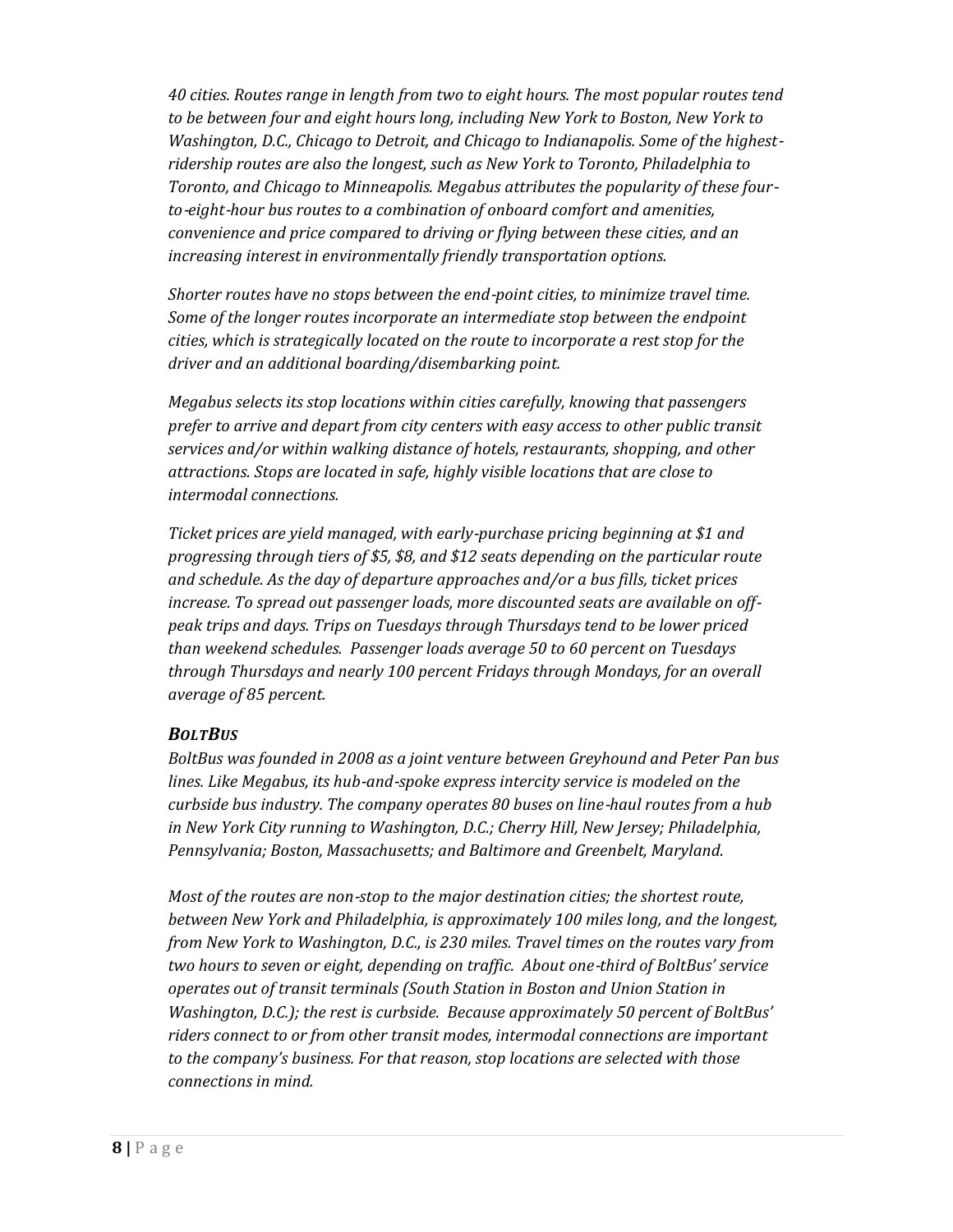*Several of BoltBus' ticketing procedures are copied from Southwest Airlines. Among these is the concept of boarding groups—each ticket sold has a unique boarding number that determines the order in which passengers board at a given stop. These boarding numbers result in an orderly queue at the bus stop (unlike the "mad rush" that often characterizes curbside bus boarding), assists the company in tracking ridership numbers, prevents a rider from accidentally boarding the wrong bus, and helps to prevent ticket fraud. Ticket pricing also resembles the budget*‐*airline industry, with tickets priced to demand; the lowest prices are available to the earliest purchasers, up to a maximum fare that is capped at a level that is still value priced compared with other travel modes in the area.* 

*Passenger load factors on BoltBus routes average 60 to 70 percent during the week, and 95 to 100 percent on weekends and holidays, for an average load of 85 percent.* The break-even load is 27 to 28 riders per bus, which is about a 50 percent load; so far, *none of the routes that have been introduced have failed to meet this minimum ridership level.* 

*While business travel is a significant market, leisure travel accounts for a large share of ridership, as evidenced by the large number of riders on BoltBus' weekend routes.* 

*The company's business has expanded rapidly during its first 2.5 years, with 400 to 500 percent growth from 2008 to 2009, and another 40 percent from 2009 to 2010. Market analysis has shown that many of the trips on BoltBus are optional trips that riders would not otherwise have taken. BoltBus has successfully positioned itself within a competitive travel market that includes passenger rail and regional air carriers as well as other transit providers. Convenience, onboard amenities, and pricing appear to be driving that success.*

# **MONTANA INTERCITY TRAVEL**

The Western Transportation Institute (WTI) conducted a study for the Montana Department of Transportation (MDT) to provide a current assessment of Montana intercity bus services. This study also provided a methodology that can be used to determine if intercity bus services needs are being met adequately and if not, a process to identify potential new routes/services.

Of particular interest are the results of surveys conducted with the general public in Montana summarized as follows:

A survey of riders in Montana provided the following major findings:

- Riders of intercity bus service were most often using the service to visit family or friends.
- The majority  $(65%)$  of all riders surveyed were at least somewhat satisfied with the level of information available about intercity bus service. Similarly, 69% of Montana residents were satisfied or somewhat satisfied with the available routes of intercity bus service.
- Over 70% of Montana residents were at least somewhat satisfied with the frequency of intercity bus services.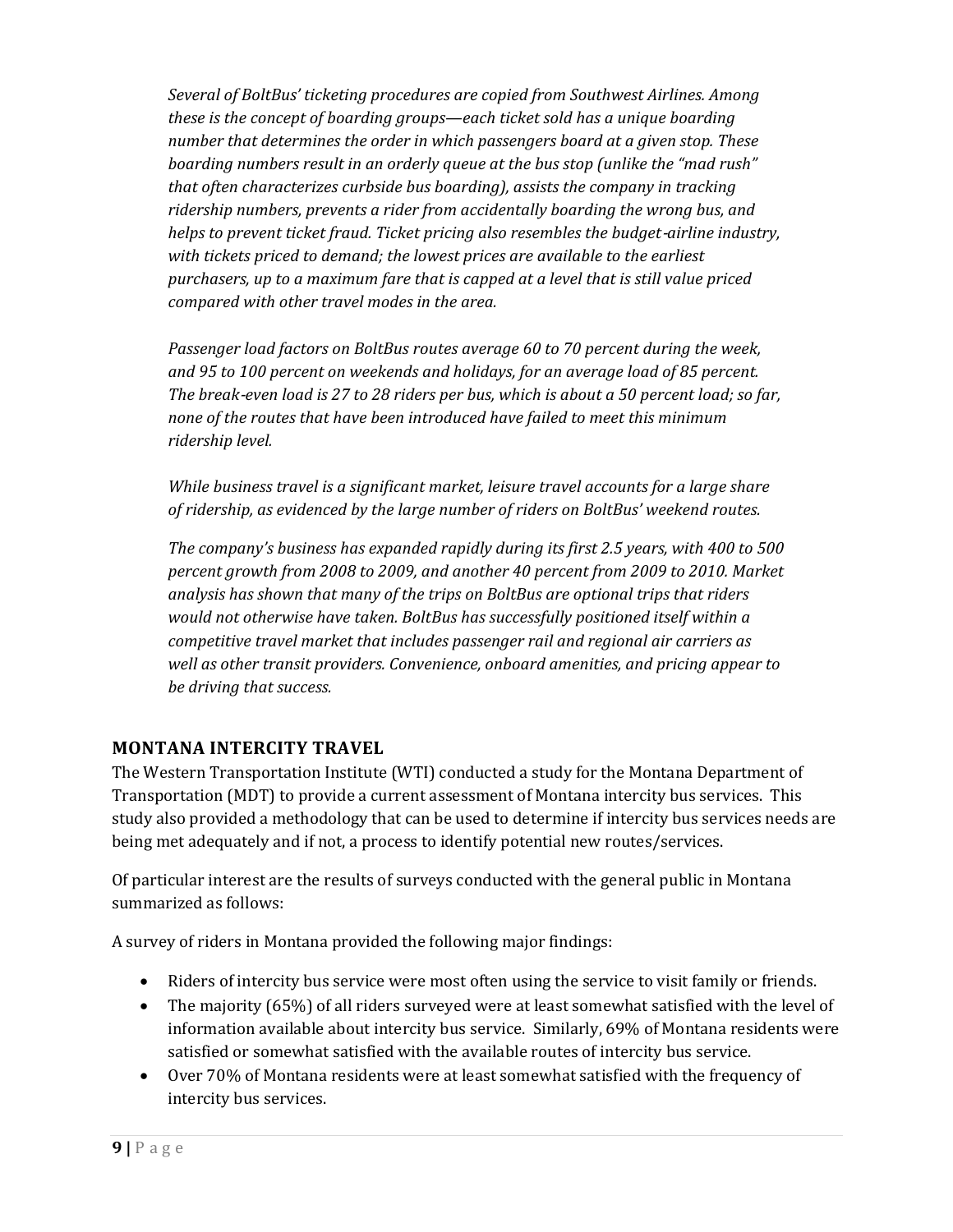- The three leading factors that lead to intercity bus service use were reported to be lack of access to a vehicle, cost of the service, and gas prices.
- Household income distribution showed that over 50% of all respondents were from a household income of less than \$15,000 per year.

The phone survey of Montanans had the following major findings:

- Over 80% of all respondents traveled over 50 miles to their most visited larger cities and 66% of respondents traveled over 100 miles. The most common travel distance was between 100-199 miles and this was more prevalent for those residing in communities without intercity bus service.
- Billings, Missoula, Bozeman, Great Falls, and Helena are the cities the respondents most often visited. Respondents more frequently identified Hamilton, Browning, Stevensville, and Havre as cities that needed intercity bus service services.
- Respondents stated they were much more likely to use intercity bus service when traveling alone than with friends or family.
- 70% of respondents from the phone survey indicated that they would be likely or highly likely to ride intercity bus services, while 70% of respondents felt that the need for intercity bus travel in Montana were not being met.
- Two factors identified as likely increasing the use of intercity bus were more conveniently located bus stations and more available information.
- More than half of the respondents were "unlikely" or "highly unlikely" to use intercity bus for a trip of any duration. Thirty-seven percent of respondents were "likely" or "highly likely" to use intercity bus for a trip of one hour or less, which was the trip duration with the highest likelihood of use.

Respondents in the WTI survey were asked to identify any communities they felt needed intercity bus services. The most common communities named were Hamilton  $(7%)$ , Browning  $(5%)$ , Stevensville  $(5\%)$ , and Havre  $(4\%)$ . Communities that had at least three percent of the responses include Anaconda, Conrad, Cut Bank, Eureka, Florence, Lewiston, Lolo and Wolf Point.

# **MONTANA INTERCITY BUS SERVICE**

Montana's major population areas are currently connected through intercity bus service, though connection from more rural areas to these population centers is limited. Community (intracity) transit services in the state have grown significantly under the last transportation funding bill SAFETEA-LU, and ARRA legislation. Service providers have increased from 12 in 2005 (9 rural and 3 urban) to 43 in 2011 (40 rural and 3 urban) due to a national transit focus and funding allocation. Note that SAFETEA-LU is operating in continuing resolution. In the absence of long-term funding, public transit resource planning and expansion of service should be approached cautiously.

# **CURRENT MONTANA INTERCITY PROVIDERS**

In Montana, Rimrock Trailways is the primary intercity bus operator. Rimrock provides scheduled service across Montana with connections to other providers. Those providers include Greyhound, Salt Lake Express, Arrow/Black Hills Stage Lines, North Central Transit, and Northern Transit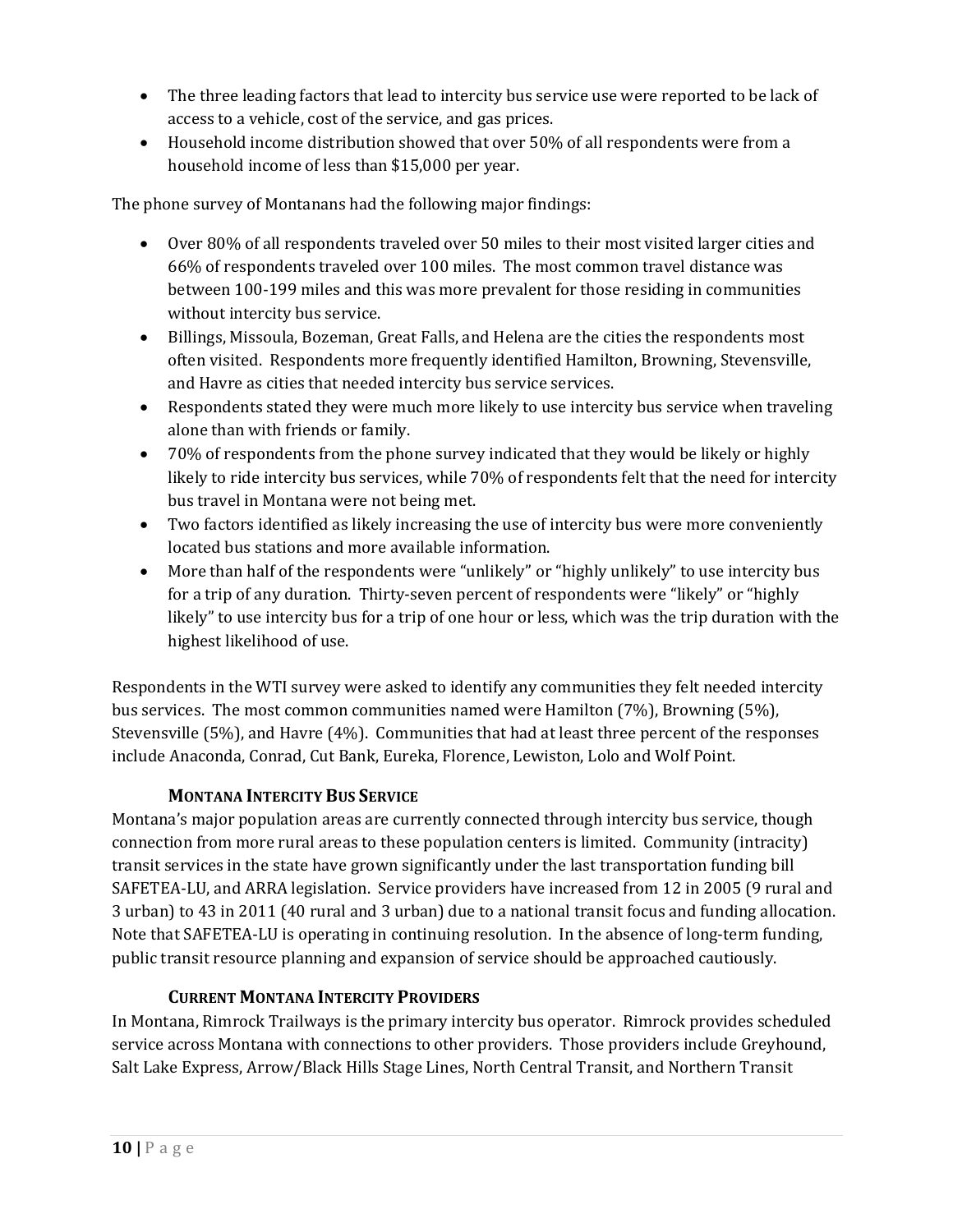Interlocal. Since Rimrock is the primary intercity operator in Montana their operation is the main focus for the purposes of this study.

Rimrock operates at a significant loss and is subsidized by the Montana Department of Transportation 5311(f) funds and Rimrock's other business lines as show in table 2. An overview of the  $5311(f)$  funding can be found here:

http://www.mdt.mt.gov/publications/docs/forms/transit/5311\_overview.pdf. 

#### TABLE 2 RIMROCK OPERATING EXPENSES

| <b>Rimrock Operating Expenses</b>                           |             |
|-------------------------------------------------------------|-------------|
| Operating, administrative and maintenance costs             | \$2,098,972 |
| Fares                                                       | \$1,194,925 |
| <b>Operating Loss</b>                                       | \$904,047   |
|                                                             |             |
| $5311(f)$ funding                                           | \$300,000   |
| Subsidization from package express, charter and maintenance | \$604,047   |
| <b>Subsidies</b>                                            | \$904,407   |

Formative to the above reported losses, Rimrock provides its costs as show in table 3.

#### TABLE 3 RIMROCK STATE FISCAL YEAR 2010 COSTS

| Rimrock SFY 2010 Service       |         |
|--------------------------------|---------|
| Cost per mile                  | \$2.43  |
| Revenue per mile               | \$1.39  |
| Net operating deficit per mile | \$1.05  |
| Cost per ride                  | \$45.32 |
|                                |         |
| Rides per day                  | 128     |
| Rides per mile                 | .05     |
| Average load                   | 12      |
| Passenger trip length          | 218     |

Any commercial operation for intercity service in the state must take into account current service and level of reported profitability.

#### **SCHEDULED BUS SERVICE**

Specifically, intercity transit service is available in Montana from Whitefish to Salt Lake City and from Shelby to Denver through current providers. These routes and corresponding transit service providers are outlined in the tables that follow.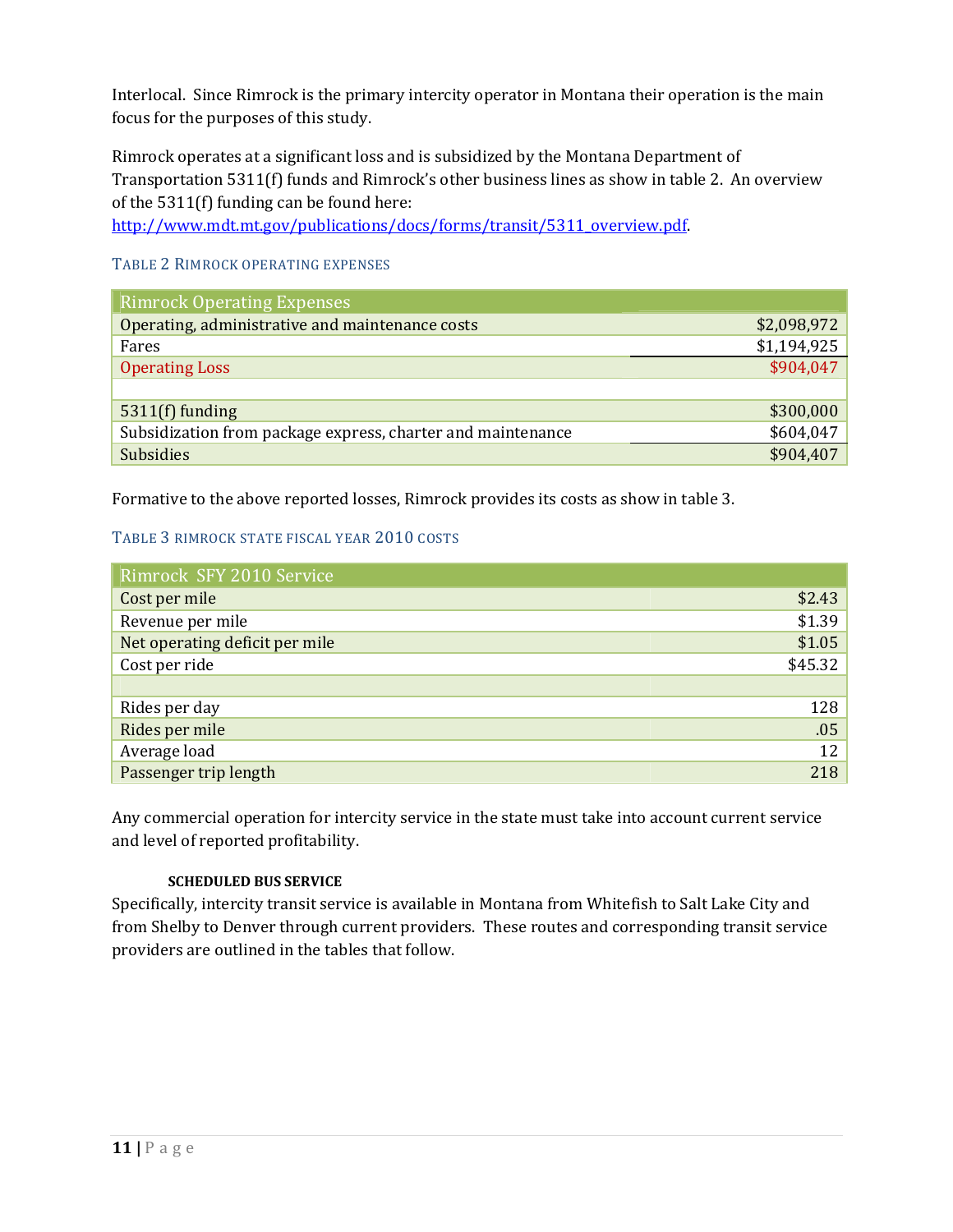#### TABLE 4 WHITEFISH - SALT LAKE BUS SERVICE

| WHITEFISH - SALT LAKE CITY             |                   |               |
|----------------------------------------|-------------------|---------------|
| Route                                  | <b>Provider</b>   | Trips per day |
| Whitefish - Missoula via US 93         | Rimrock           | one round     |
| Missoula - Billings via I-90           | Rimrock           | two round     |
| Missoula - Billings via Helena         | Rimrock           | one round     |
| <b>Great Falls - Butte</b>             | Rimrock           | one round     |
| Butte - Salt Lake City via Idaho Falls | Salt Lake Express | two round     |

#### TABLE 5 SHELBY - DENVER BUS SERVICE

| <b>SHELBY - DENVER</b>                         |                         |               |
|------------------------------------------------|-------------------------|---------------|
| Route                                          | <b>Provider</b>         | Trips per day |
| Shelby - Great Falls                           | Northern Transit        | two round     |
|                                                | Interlocal              | Mondays and   |
|                                                |                         | Thursdays     |
| Great Falls - Butte                            | Rimrock                 | one round     |
| Missoula - Billings via I-90                   | Rimrock                 | two round     |
| Missoula - Billings via Helena                 | Rimrock                 | one round     |
| Billings - Denver one through Lovell, Wyo. and | Arrow/Black Hills Stage | two round     |
| one through Sheridan, Wyo.                     | Lines                   |               |

#### TABLE 6 OTHER MONTANA INTERCITY BUS SERVICE

| OTHER INTERCITY SERVICE              |                                |                           |
|--------------------------------------|--------------------------------|---------------------------|
| Route                                | <b>Provider</b>                | Trips per day             |
| Missoula - Seattle                   | Greyhound                      | two round                 |
| Fort Belknap - Great Falls via Havre | <b>North Central Transit</b>   | Tuesdays and<br>Thursdays |
| Shelby - Kalispell                   | Northern Transit<br>Interlocal | Tuesday and<br>Wednesday  |

#### **RIDERSHIP STATE FISCAL YEAR 2011**

For the routes discussed above, another important data point gleaned from the existing providers is ridership (current demand for service). The following table details ridership for common routes currently available in Montana.

#### TABLE 7 STATE FISCAL YEAR 2011 RIDERSHIP WHITEFISH - SALT LAKE

| RIDERSHIP, SFY 2011                    |                             |           |
|----------------------------------------|-----------------------------|-----------|
| Route                                  | <b>Provider</b>             | Ridership |
| Whitefish - Missoula via US 93         | Rimrock                     | 5,589     |
| Missoula - Billings via I-90           | Rimrock                     | 19,171    |
| <b>Great Falls - Butte</b>             | Rimrock                     | 11,290    |
| Butte - Salt Lake City via Idaho Falls | <b>Salt Lake Express</b>    | 24,147    |
| Shelby - Great Falls                   | Northern Transit Interlocal | 4,231     |
| <b>Billings - Denver</b>               | Arrow/Black Hills Stage     |           |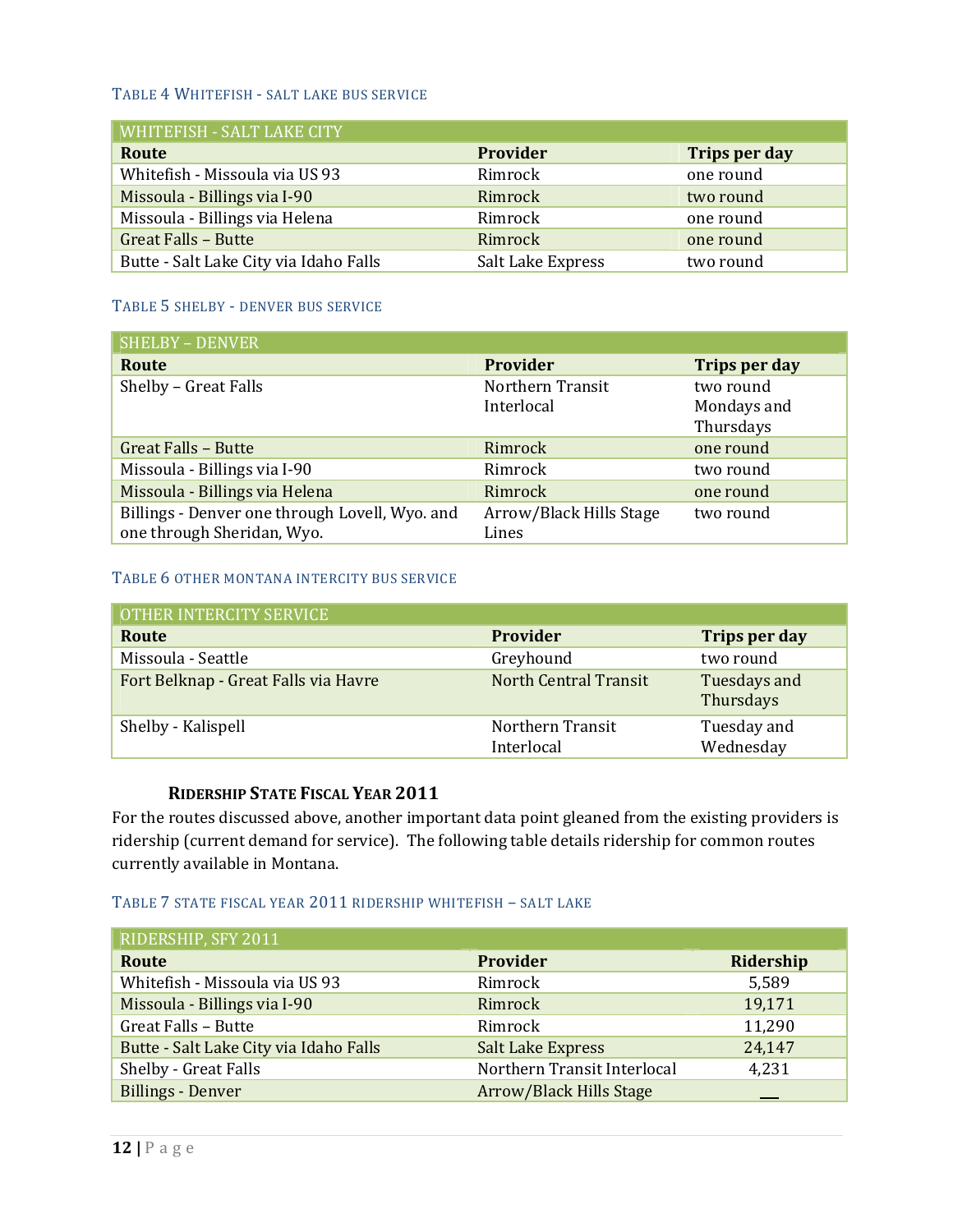## **MILEAGE AND TRAVEL TIME**

Since travel time and distance are such significant factors in mode selection, the following table represents these factors for later discussion regarding the two study corridors. First represented is Whitefish to Salt Lake City, then Shelby to Denver.

| MILEAGE AND TRAVEL TIME PER MODE   |                |                    |                    |           |
|------------------------------------|----------------|--------------------|--------------------|-----------|
| <b>Whitefish to Salt Lake City</b> |                |                    |                    |           |
|                                    |                |                    | <b>Travel Time</b> |           |
|                                    | <b>Mileage</b> | Auto               | <b>Bus</b>         | Air       |
| <b>Starting at Whitefish</b>       | $\ast$         | $\ast$             | $\ast$             | $\ast$    |
| Whitefish to Kalispell             | 14             | 21 minutes         |                    |           |
| Kalispell to Missoula              | 129            | 2 hours 1 minute   |                    |           |
| <b>Missoula to Butte</b>           | 120            | 1 hour 49 minutes  |                    |           |
| <b>Butte to Dillon</b>             | 65             | 1 hour 5 minutes   |                    |           |
| Dillon to Idaho Falls              | 148            | 2 hours 6 minutes  |                    |           |
| Idaho Falls to Pocatello           | 51             | 50 minutes         |                    |           |
| Pocatello to Salt Lake City        | 165            | 2 hours 3 minutes  |                    |           |
| <b>Total time</b>                  | 692            | 9 hours 44 minutes | 25 hours, 50 min   | 1.5 hours |

#### TABLE 8 MILEAGE AND TRAVEL TIME PER MODE WHITEFISH TO SALT LAKE

#### TABLE 9 MILEAGE AND TRAVEL TIME PER MODE SHELBY TO DENVER

| Mileage and Travel Time Per Mode |                    |                     |                  |                    |
|----------------------------------|--------------------|---------------------|------------------|--------------------|
| <b>Shelby to Denver</b>          |                    |                     |                  |                    |
|                                  | <b>Travel Time</b> |                     |                  |                    |
|                                  | <b>Mileage</b>     | Auto                | <b>Bus</b>       | Air                |
| <b>Starting at Shelby</b>        | $\ast$             | *                   | $\ast$           | From               |
|                                  |                    |                     |                  | <b>Great Falls</b> |
| <b>Shelby to Great Falls</b>     | 88                 | 1 hour 21 minutes   |                  |                    |
| <b>Great Falls to Helena</b>     | 89                 | 1 hour 25 minutes   |                  |                    |
| Helena to Butte                  | 63                 | 1 hour 3 minutes    |                  |                    |
| Butte to Bozeman                 | 82                 | 1 hour 21 minutes   |                  |                    |
| <b>Bozeman to Billings</b>       | 142                | 2 hours 7 minutes   |                  |                    |
| <b>Billings to Casper</b>        | 278                | 4 hours 3 minutes   |                  |                    |
| <b>Casper to Cheyenne</b>        | 178                | 2 hours 42 minutes  |                  |                    |
| Cheyenne to Denver               | 102                | 1 hour 36 minutes   |                  |                    |
| <b>Total time</b>                | 1022               | 12 hours 33 minutes | 26 hours, 45 min | 4 hours            |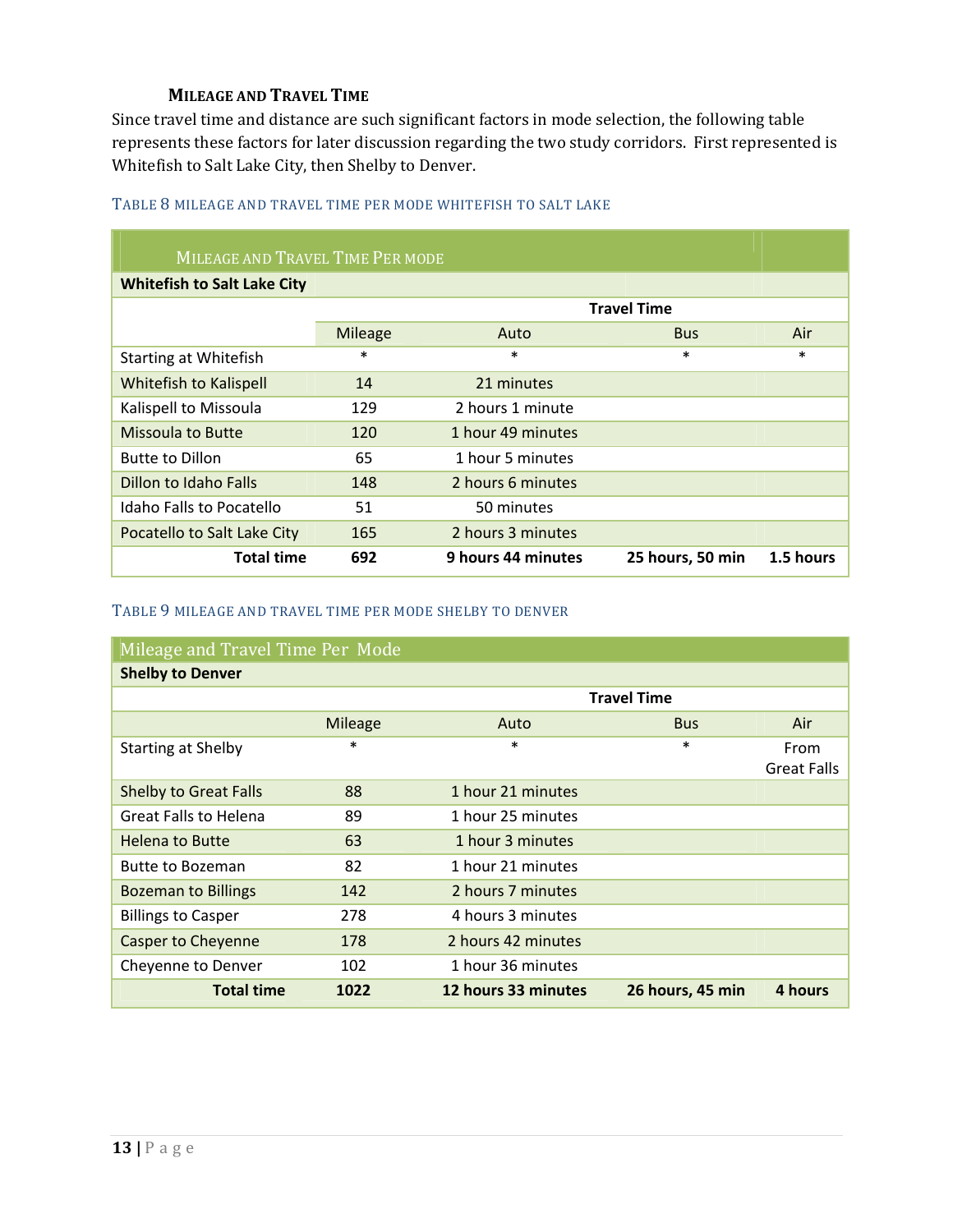## **COST COMPARISON BY MODE**

Given the travel time and distances, travel cost(s) by mode can be calculated using common assumptions for price of fuel, fuel economy, etc. The following tables represent this calculation of cost for each of the study corridors.

TABLE 10 TRAVEL TIME AND COST PER MODE WHITEFISH - SALT LAKE

| Whitefish to Salt Lake City |                    |                    |  |
|-----------------------------|--------------------|--------------------|--|
| <b>Mode</b>                 | <b>Travel Time</b> | <b>Travel Cost</b> |  |
| Auto                        | 10.5               | \$110              |  |
| Air                         | 1.5                | \$460              |  |
| Bus                         | 25.75              | \$176              |  |

TABLE 11 TRAVEL TIME AND COST PER MODE SHELBY - DENVER

| <b>Shelby to Denver</b>                                                             |                    |                    |  |
|-------------------------------------------------------------------------------------|--------------------|--------------------|--|
| <b>Mode</b>                                                                         | <b>Travel Time</b> | <b>Travel Cost</b> |  |
| Auto                                                                                | 15.5               | \$172              |  |
| Air                                                                                 | 4                  | \$350*             |  |
| <b>Bus</b>                                                                          | \$138<br>26.75     |                    |  |
| * Air travel requires a Great Falls, MT origination,<br>+1.5 hour auto travel reg'd |                    |                    |  |

Auto travel fuel cost was calculated at \$3.50 per gallon at 22 miles per gallon fuel economy. This is in line with AAA estimated costs to operate a vehicle.

As shown in tables 10 and 11 the cost to drive a personal vehicle from Whitefish to Salt Lake City is estimated to be \$110, and takes 10.5 hours. The same trip by air cost \$460 hours and takes 1.5 hours. The trip from Shelby to Denver by personal vehicle is estimated to cost \$172 for fuel and take 15.5 hours. By air, the trip would cost an average of \$350 and take 4 hours, plus a 1.5 hour connecting drive to Great Falls. The estimated bus travel time would be expected to be longer than that of personal vehicle by several hours. Any commercial intercity transit service must consider these price points and resultant cost comparison when competing with other common travel modes. 

## **OPTIONS FOR AMTRAK CONNECTIVITY SERVICE**

In this section three possible intercity bus service options to connect Amtrak routes are reviewed; motor coach (traditional), executive (luxury), and shuttle (smaller-capacity, traditional). For the sake of comparison, different vehicles on the market are listed.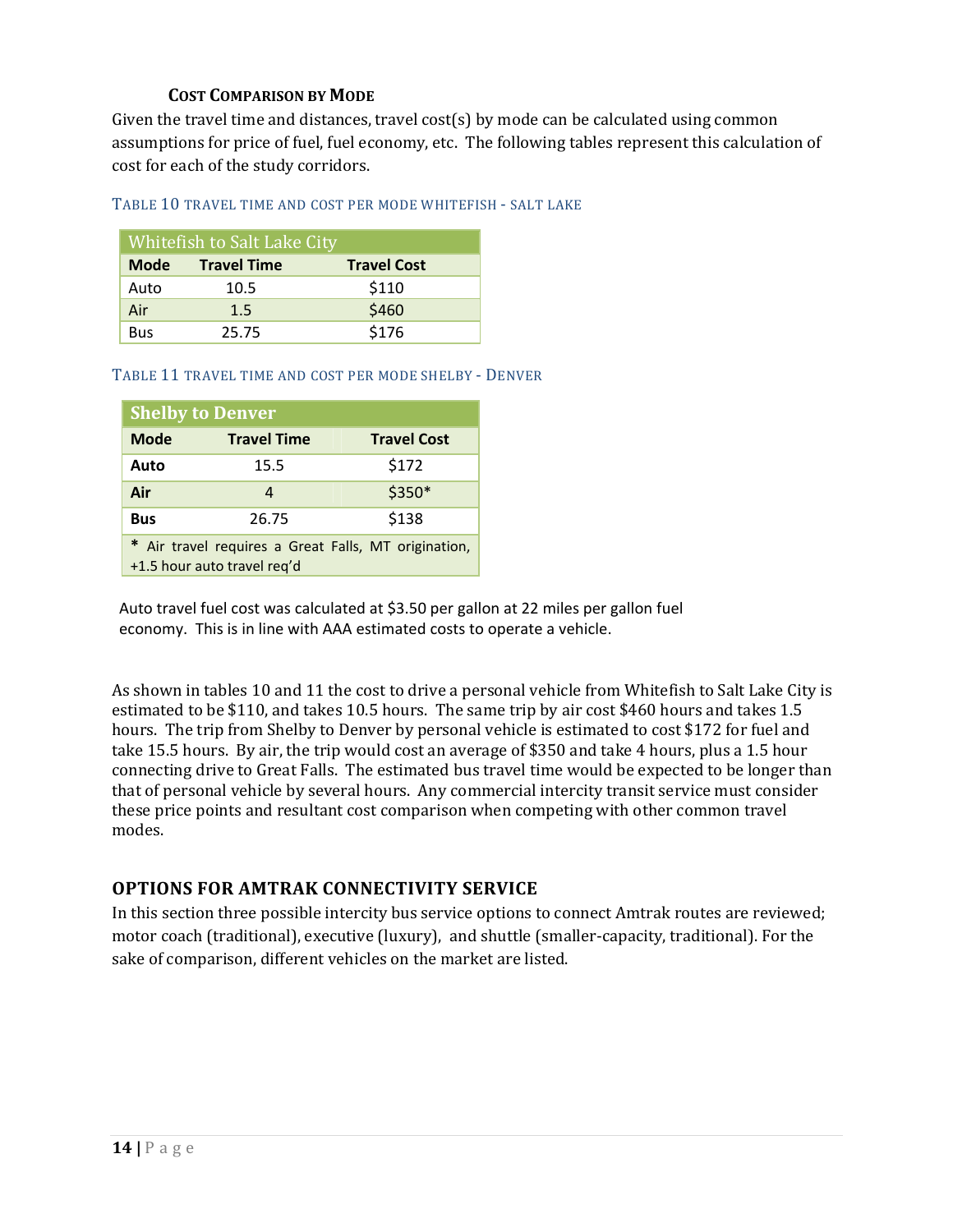## **TRADITIONAL MOTOR COACH – STATUS QUO**

The current service being provided is generally by traditional motor coach. Listed on busforsale.com, the 2008 MCI D4505: "CAT 8464" has a cost of \$299,000. This bus seats 55.



Because this service is the same as currently available, no changes in demand or costs are anticipated. 

## **EXECUTIVE SCALE SERVICE**

On the upper end of bus travel, this 2008 Prevost H3-45: "Wolfpack" provides business class amenities and room. The cost of this bus on www.busforsale.com is \$735,000 and seats 20. 



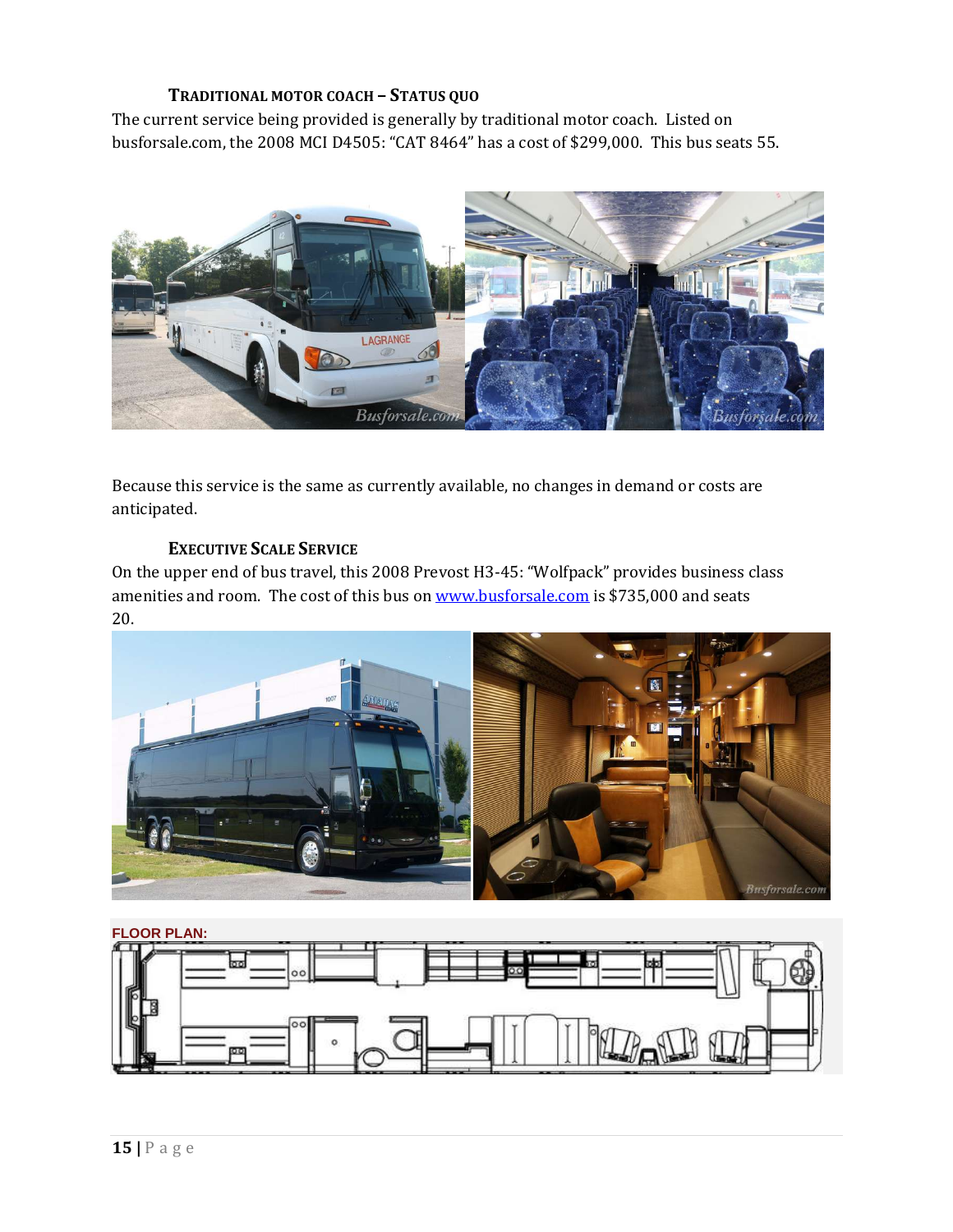#### **SHUTTLE VAN**

This 2008 STALLION Sunliner SLC 38 seats 38 at a cost of \$169,000 on www.busesonline.com.



#### **OPERATING COST ASSUMPTIONS, CALCULATION**

For these listed options, capital and operating costs vary greatly depending on location, service model, and amenities. There is no clear industry unit cost value used. For the purpose of this analysis, values from Karst Stages national survey will be used with the average cost per mile to operate a motor coach of \$5, and fuel mileage per coach averaging 5.8 miles per gallon.

Based on this and an average per gallon price of diesel of \$4, the following tabe shows a projected cost per trip for the two study corridors.

#### TABLE 12 COST PER TRIP

| <b>COST PER TRIP</b>  |                               |                         |  |
|-----------------------|-------------------------------|-------------------------|--|
|                       | <b>Whitefish to Salt Lake</b> | <b>Shelby to Denver</b> |  |
| <b>Miles</b>          | 692                           | 1022                    |  |
| Fuel cost             | \$477                         | \$705                   |  |
| Operating costs       | \$3,460                       | \$5,110                 |  |
| Cost per one-way trip | \$4,629                       | \$5,815                 |  |
| Cost per mile         | \$6.69                        | \$5.69                  |  |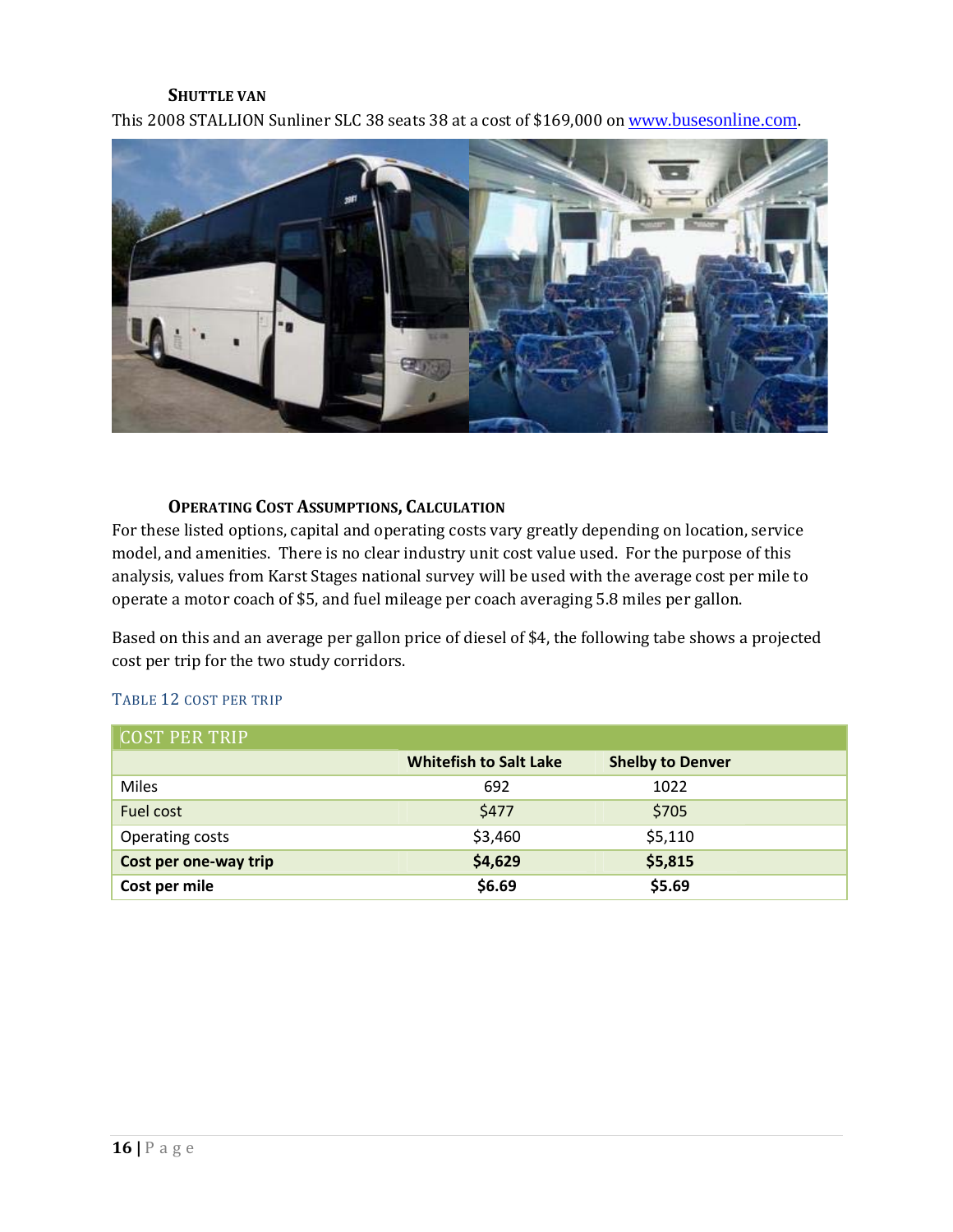## **PROJECTING TRAVEL DEMAND**

Determining demand and price elasticity of demand is beyond the scope of this study. However, estimating break-even ticket pricing at different loading rates provides a point of comparison for the cost of each level of bus service and other modes of travel.

#### TABLE 13 TICKET PRICE AT CAPACITY

| 100 PERCENT LOAD FACTOR |          |                                                      |                                                            |
|-------------------------|----------|------------------------------------------------------|------------------------------------------------------------|
|                         |          | Break even cost per one-<br>way trip Whitefish - SLC | Break even cost per one-way trip<br><b>Shelby - Denver</b> |
|                         | Capacity | \$4,629                                              | \$5,815                                                    |
| Motor coach             | 55       | \$84.16                                              | \$105.73                                                   |
| Executive               | 20       | \$231.45                                             | \$290.75                                                   |
| Shuttle                 | 38       | \$121.82                                             | \$153.03                                                   |

#### TABLE 14 TICKET PRICE AT 50 PERCENT LOAD

| <b>50 PERCENT LOAD FACTOR</b> |               |                                                      |                                                            |
|-------------------------------|---------------|------------------------------------------------------|------------------------------------------------------------|
|                               |               | Break even cost per one<br>-way trip Whitefish - SLC | Break even cost per one-way trip<br><b>Shelby - Denver</b> |
|                               | 50 % capacity | \$4,629                                              | \$5,815                                                    |
| Motor coach                   | 28            | \$168.33                                             | \$211.45                                                   |
| Executive                     | 10            | \$462.90                                             | \$581.50                                                   |
| Shuttle                       | 19            | \$243.63                                             | \$306.05                                                   |

#### TABLE 15 TICKET PRICE AT 25 PERCENT LOAD

| <b>25 PERCENT LOAD FACTOR</b> |          |                                                      |                                                            |
|-------------------------------|----------|------------------------------------------------------|------------------------------------------------------------|
|                               |          | Break even cost per one-<br>way trip Whitefish - SLC | Break even cost per one-way trip<br><b>Shelby - Denver</b> |
|                               | Capacity | \$4,629                                              | \$5,815                                                    |
| Motor coach                   |          | \$330.64                                             | \$415.36                                                   |
| Executive                     |          | \$925.80                                             | \$1,163.00                                                 |
| Shuttle                       |          | \$487.26                                             | \$612.11                                                   |

## **FINDINGS**

Distance is always at the heart of travel issues in Montana. Those with the economic means to use a personal vehicle overwhelmingly choose to do so. According to national research, as travel distances exceed 500 miles, travelers choose air over other modes due to convenience and time savings. It is not likely that intercity bus travel would be so significantly cost competitive in Montana that those who can afford another means of travel would choose to travel by bus.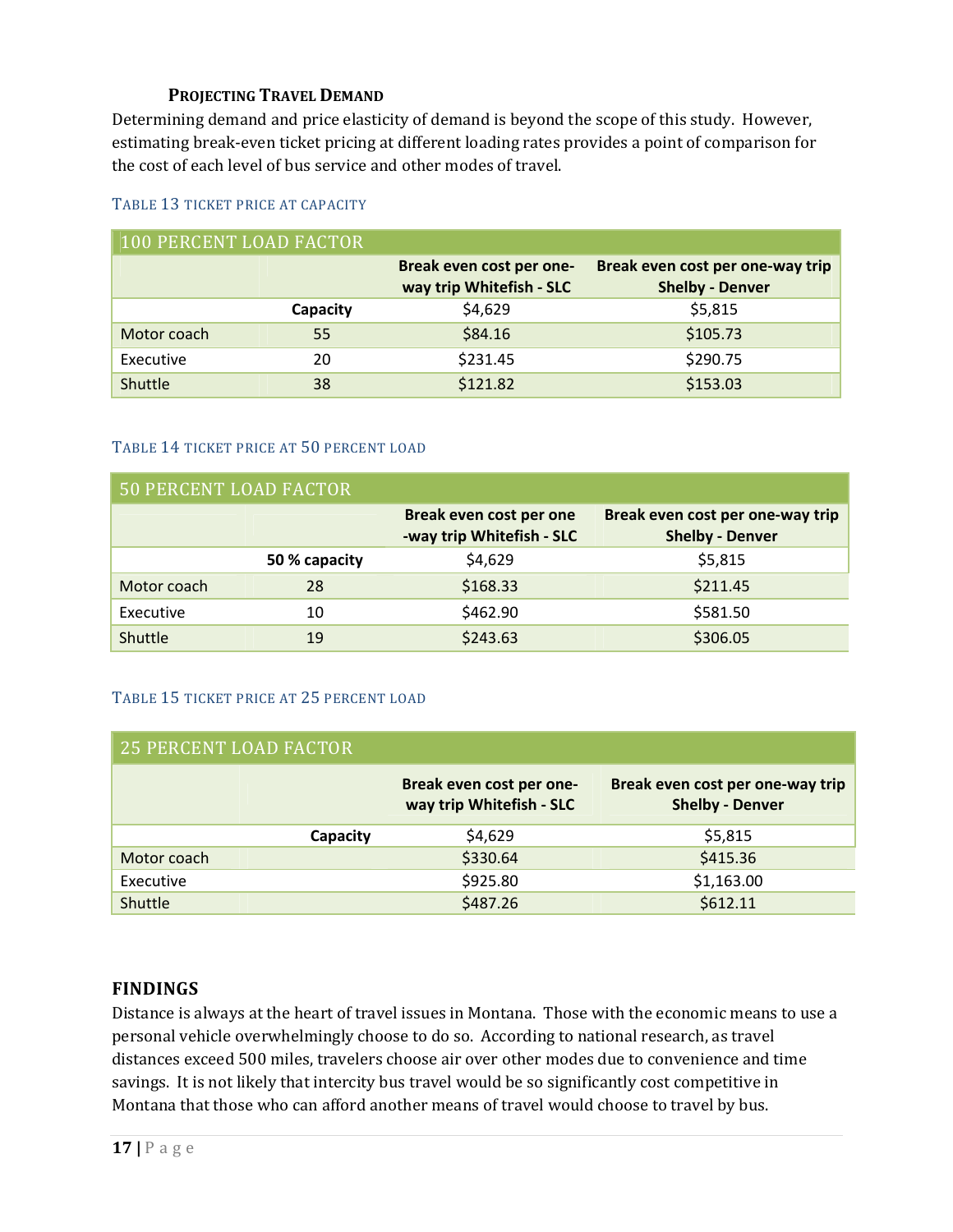Looking to the future, the current prediction for mode share in 2060 is to remain similar to that in 2009. The exception is a shift of more choosing auto up to the distance of 500 miles rather than air. Connecting Amtrak by bus or personal vehicle between Whitefish and Salt Lake City and Shelby and Denver are trips of almost 700 miles and over 1,000 miles. There is little consideration by travelers at this distance to modeshift to bus or train.

More than half of the respondents to the Montana-specific survey conducted by WTI were "unlikely" or "highly unlikely" to use intercity bus service for a trip of any duration. Thirty-seven percent of respondents were "likely" or "highly likely" to use intercity bus service for a trip of one hour or less, which was the trip duration with the highest likelihood of use.

Additionally, the survey of riders in Montana provided the following findings:

- The three leading factors that lead to intercity bus service use were reported to be lack of access to a vehicle, cost of the service, and gas prices.
- Household income distribution showed that over 50 percent of all respondents were from a household income of less than \$15,000 per year.

Currently there are intercity bus service options that provide transportation from Whitefish to Salt Lake City and Shelby to Denver. This service is provided by combining a number of different providers. While Rimrock currently is the main intercity transit provider in the state, it operates this service at a significant loss and is heavily-subsidized by MDT  $5311(f)$  funds and Rimrock's other business lines.

Nationally, growth in demand for intercity bus service has been spurred by "curbside" or express providers. Commercial providers responded to market demand by determining destinations and market needs, then met the needs by paying attention to the details. Service was not spurred, implemented, and then demand created for the service. Montana would be well served if current providers looked at elements contributing to the success of curbside providers such as Megabus and Bolt.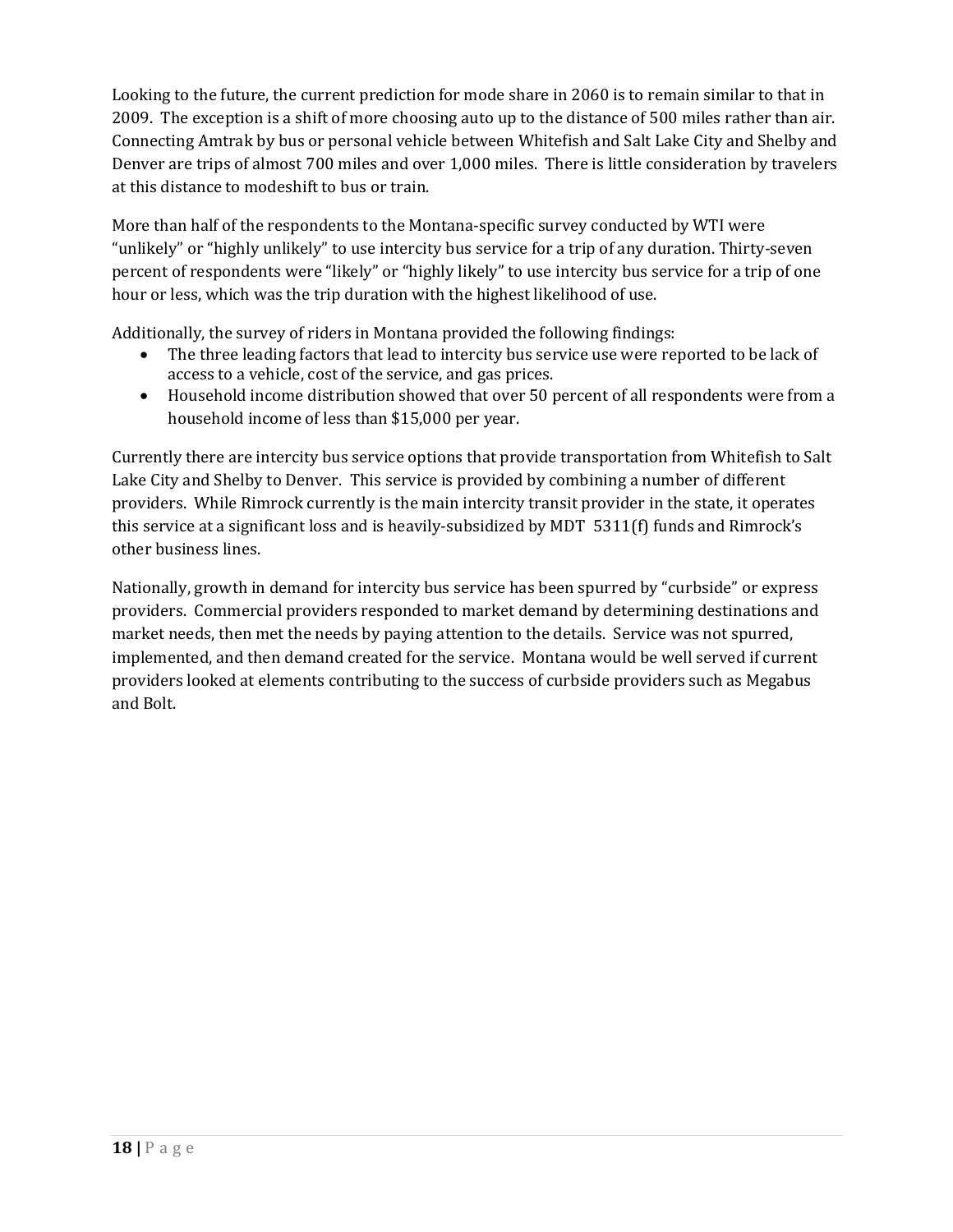## **REFERENCES**

Bureau of Transportation Statistics (a), 2009,

http://www.bts.gov/programs/national\_household\_travel\_survey/long\_distance\_business travel.html 

- Bureau of Transportation Statistics (b). 2009. http://www.bts.gov/programs/national\_household\_travel\_survey/long\_distance.html
- Federal Aviation Administration. Fact Sheet. 2010. http://www.faa.gov/news/fact\_sheets/news\_story.cfm?newsId=10457
- Higgins, L., Warner, J., Morgan, C., & Dunham, P. (2011, March). Examining Long-Distance Express Buses as an Extension of and Feeder to Passenger Rail Systems. Pp. 11,13, 20, 21
- The Future of Intercity Passenger Transportation. (2011, May 23). School of Public and Environmental Affairs Indiana University.
- Mattson, J., Peterson, D., Thoms, W., Ripplinger, D., & Hough, J. (2011, May). Assessing Demand for Rural Intercity Transportation in a changing Environment.
- Schwieterman, J., & Fischer, L. (2010, December 12). The Intercity Bus: America's Fastest Growing Transportation Mode 2010 Update on Scheduled Bus Service.
- Schwieterman, J., (2008, November 24). Update on Intercity Bus Service: Summary of Annual Change.
- Summary of Travel Trends 2009 National Household Travel Survey. US Department of Transportation Federal Highway Administration. p22. http://nhts.ornl.gov/2009/pub/stt.pdf. Accessed 10/14/2011
- Summary of Travel Trends 2010 National Household Travel Survey. US Department of Transportation Federal Highway Administration.
- Ye, Z., Kack, David., Chaudhari J., Ewan, L. (2011, November). Montana Intercity Bus Service Study.